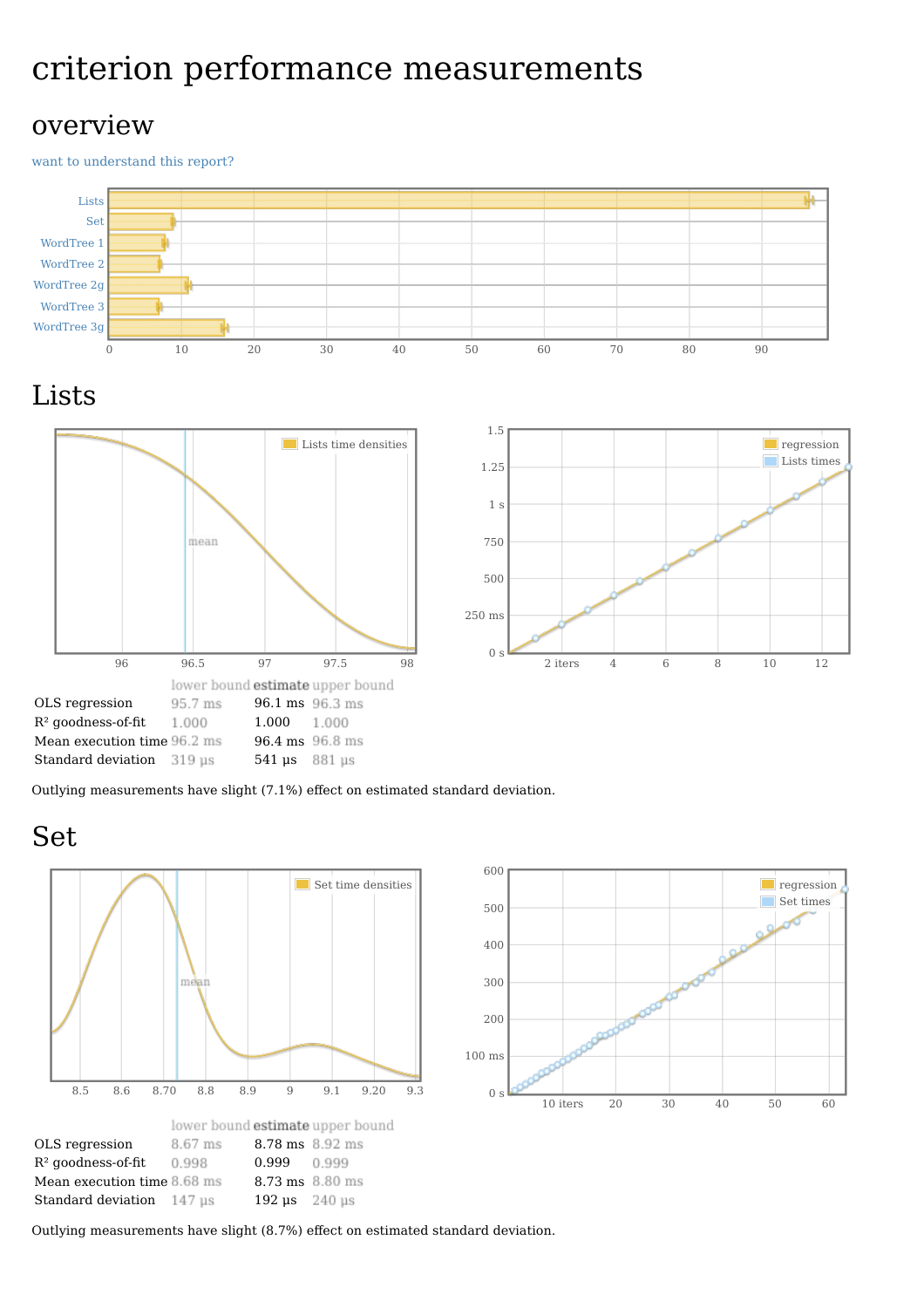### WordTree 1





Outlying measurements have moderate (24.9%) effect on estimated standard deviation.

## WordTree 2





Outlying measurements have moderate (12.0%) effect on estimated standard deviation.

# WordTree 2g



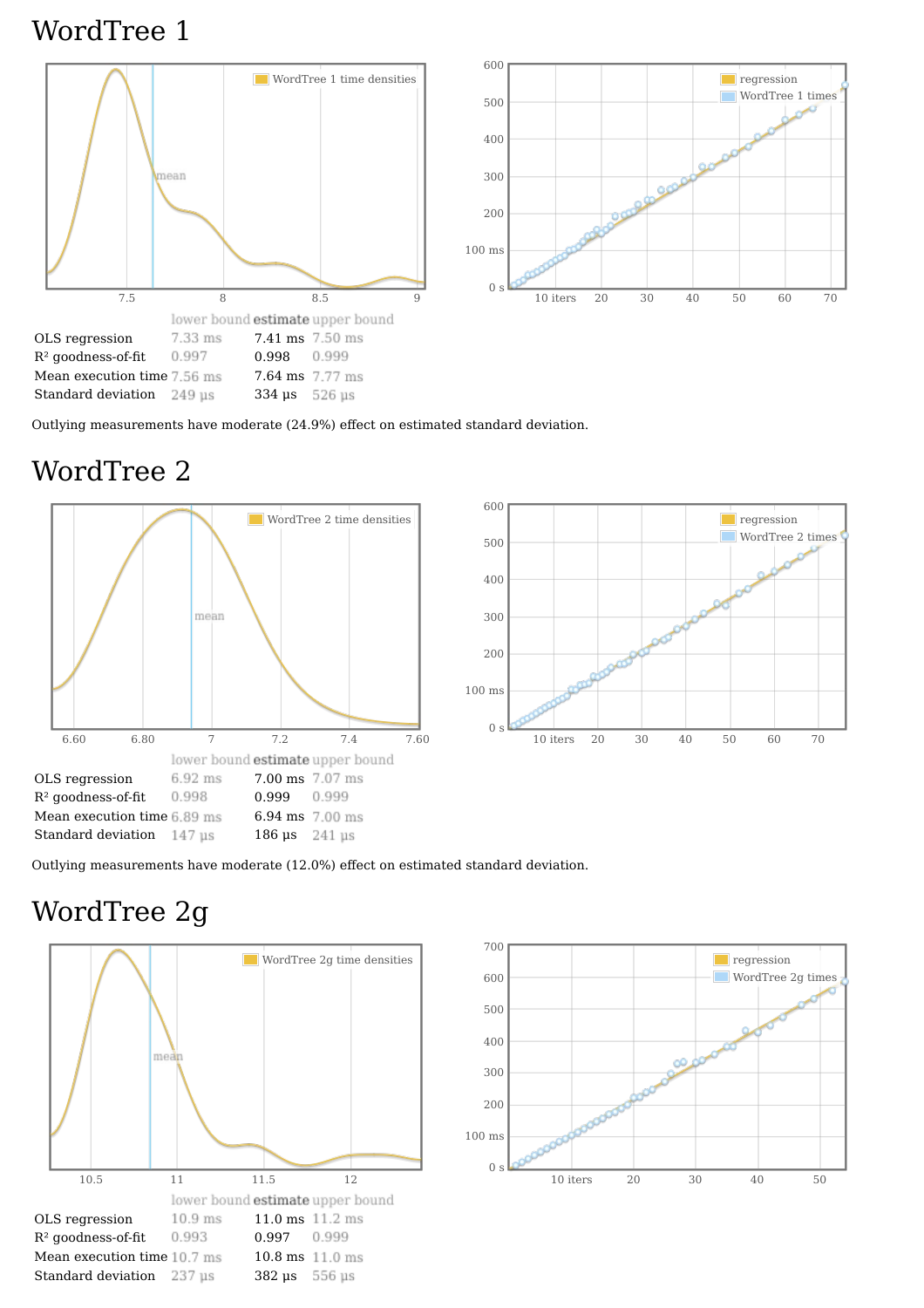## WordTree 3





Outlying measurements have moderate (24.4%) effect on estimated standard deviation.

### WordTree 3g





Outlying measurements have slight (8.6%) effect on estimated standard deviation.

### understanding this report

In this report, each function benchmarked by criterion is assigned a section of its own. The charts in each section are active; if you hover your mouse over data points and annotations, you will see more details.

- The chart on the left is a kernel density [estimate](http://en.wikipedia.org/wiki/Kernel_density_estimation) (also known as a KDE) of time measurements. This graphs the probability of any given time measurement occurring. A spike indicates that a measurement of a particular time occurred; its height indicates how often that measurement was repeated.
- The chart on the right is the raw data from which the kernel density estimate is built. The *x* axis indicates the number of loop iterations, while the *y* axis shows measured execution time for the given number of loop iterations. The line behind the values is the linear regression prediction of execution time for a given number of iterations. Ideally, all measurements will be on (or very near) this line.

Under the charts is a small table. The first two rows are the results of a linear regression run on the measurements displayed in the right-hand chart.

- *OLS regression* indicates the time estimated for a single loop iteration using an ordinary least-squares regression model. This number is more accurate than the *mean* estimate below it, as it more effectively eliminates measurement overhead and other constant factors.
- *R² goodness-of-fit* is a measure of how accurately the linear regression model fits the observed measurements. If the measurements are not too noisy,  $R^2$  should lie between 0.99 and 1, indicating an excellent fit. If the number is below 0.99, something is confounding the accuracy of the linear model.
- *Mean execution time* and *standard deviation* are statistics calculated from execution time divided by number of iterations.